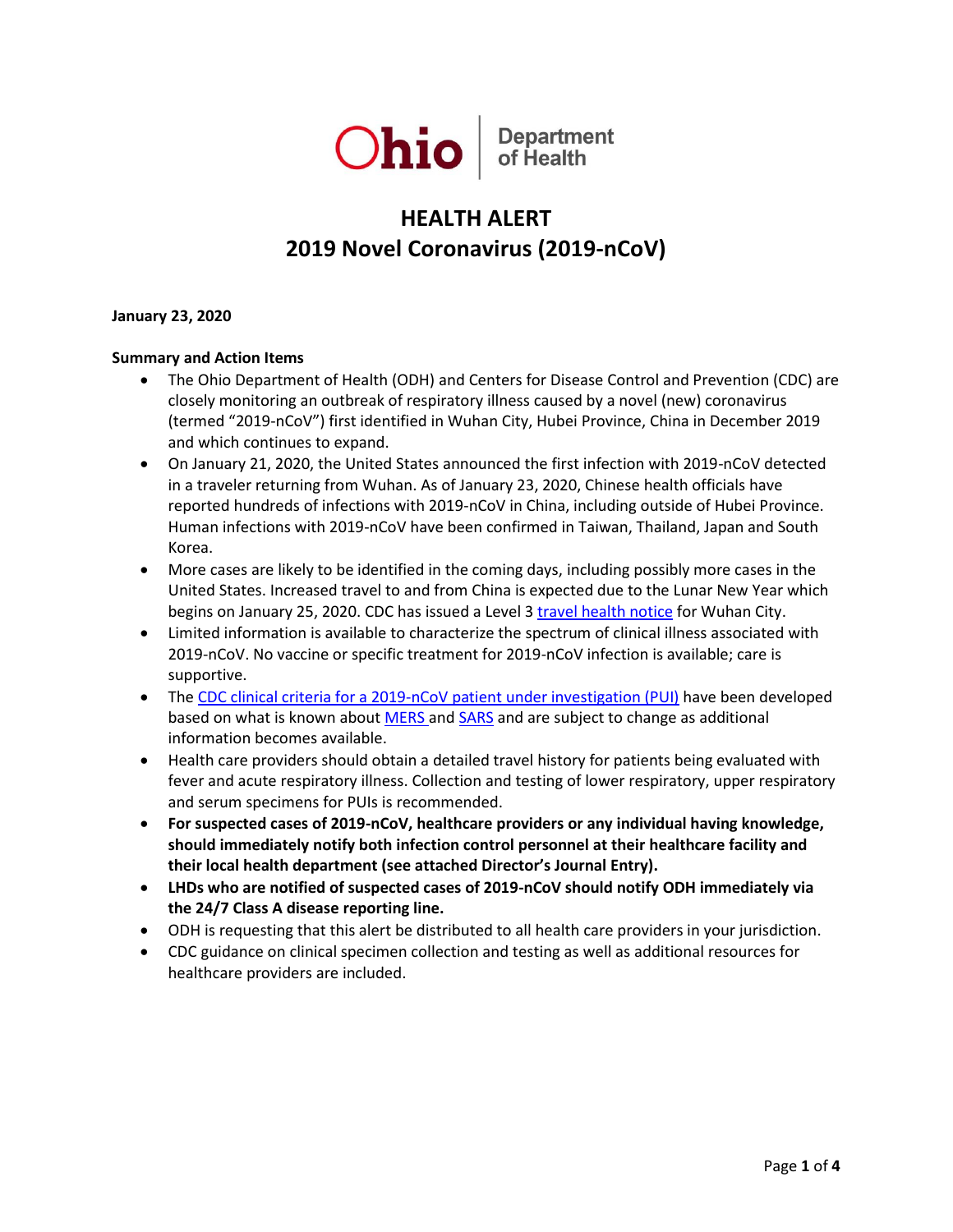### **Background**

Coronaviruses are a large family of viruses, some causing illness in people and others that circulate among animals. Rarely, animal coronaviruses can evolve and infect people and then spread between people such as has been seen with [MERS](https://www.cdc.gov/coronavirus/mers/index.html) and [SARS.](https://www.cdc.gov/sars/index.html) When person-to-person spread has occurred with SARS and MERS, it is thought to have happened via respiratory droplets. Investigations are ongoing to learn more about 2019-nCoV, but some degree of person-to-person spread of 2019-nCoV is occurring. Please note that 2019-nCoV is a novel coronavirus, and different from other common human coronaviruses (e.g., types OC43, 229E, HKU1, NL63).

Chinese health officials have reported hundreds of infections with 2019-nCoV in China, including outside of Hubei Province. Human infections with 2019-nCoV have been confirmed in Taiwan, Thailand, Japan, and South Korea. On January 21, 2020, the United States announced the first infection with 2019-nCoV detected in a traveler returning from Wuhan. More cases are likely to be identified in the coming days, including possibly more cases in the United States. The United States is actively screening incoming travelers from Wuhan.

#### **Interim Guidance for Healthcare Professionals**

Limited information is available to characterize the spectrum of clinical illness associated with 2019 nCoV. Patients with confirmed 2019-nCoV infection have reportedly had mild to severe respiratory illness with symptoms of fever, cough, and shortness of breath. CDC believes that symptoms of 2019 nCoV may appear in as little as 2 days or as long as 14 days after exposure.

No vaccine or specific treatment for 2019-nCoV infection is available; care is supportive. Th[e CDC clinical](https://www.cdc.gov/coronavirus/2019-ncov/clinical-criteria.html)  [criteria for a 2019-nCoV PUI](https://www.cdc.gov/coronavirus/2019-ncov/clinical-criteria.html) (attached) have been developed based on what is known about MERS and SARS and are subject to change as additional information becomes available. The criteria are intended to serve as guidance for evaluation. Patients should be evaluated and discussed with public health departments on a case-by-case basis if their clinical presentation or exposure history is equivocal (e.g., uncertain travel or exposure).

Health care providers should:

- Obtain a detailed travel history for patients being evaluated with fever and acute respiratory illness. Patients in the United States who meet the attached [criteria for a PUI](https://www.cdc.gov/coronavirus/2019-ncov/clinical-criteria.html) should be evaluated as a PUI in association with the outbreak of 2019-nCoV.
- Notify infection control personnel at their healthcare facility and contact their local health department **immediately** to notify them of patients with fever and lower respiratory illness who traveled to Wuhan, China within 14 days of symptom onset. Local and state public health staff will determine if the patient meets the *[criteria for a PUI](https://www.cdc.gov/coronavirus/2019-ncov/clinical-criteria.html)* for 2019-nCoV.
- Collect clinical specimens for routine testing of respiratory pathogens at either clinical or public health labs. For PUIs, collection of three specimen types, lower respiratory, upper respiratory and serum specimens is recommended; these specimens can be sent to the ODH Public Health Laboratory for testing at CDC. Please see guidance for specimen collection and testing below.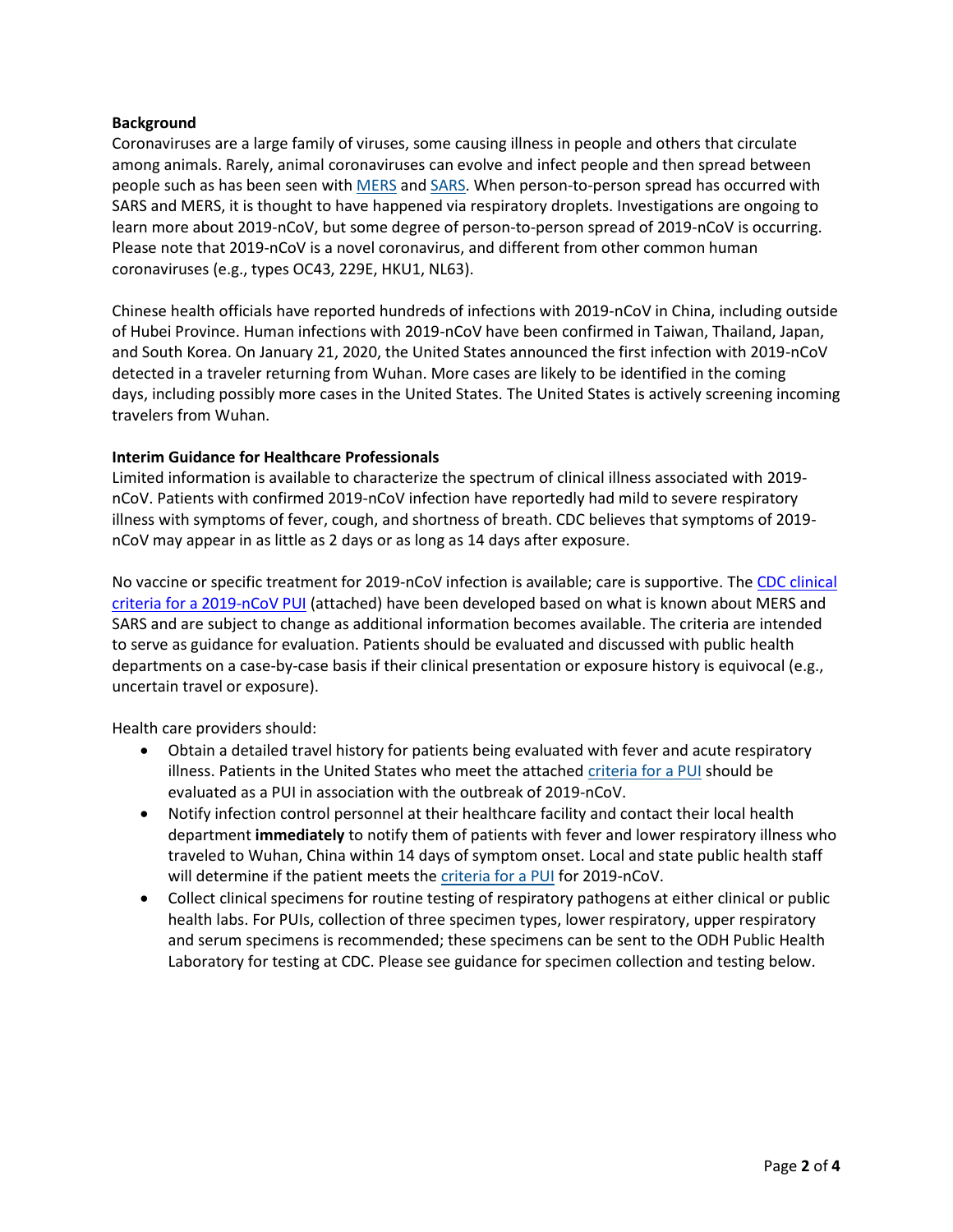### **Recommendations for Reporting**

- Healthcare providers should notify infection control personnel at their healthcare facility and contact their local/state health department **immediately** to notify them of patients with fever and lower respiratory illness who traveled to Wuhan, China within 14 days of symptom onset. Local and state public health staff will determine if the patient meets the [criteria for a PUI](https://www.cdc.gov/coronavirus/2019-ncov/clinical-criteria.html) for 2019-nCoV.
- Local health departments should notify the Ohio Department of Health immediately via the 24/7 Class A disease reporting line.

## **Recommendations for Specimen Collection and Testing**

- To increase the likelihood of detecting 2019-nCoV infection, **collect three specimen types, lower respiratory, upper respiratory and serum specimens.** If available, additional specimen types (e.g., stool, urine) should be collected and stored until a decision is made by CDC whether these specimens should be tested. Specimens should be collected as soon as possible once a PUI is identified regardless of symptom onset. Detailed guidance for collecting, handling, and testing [clinical specimens from PUIs is attached.](https://www.cdc.gov/coronavirus/2019-nCoV/guidelines-clinical-specimens.html)
- For biosafety reasons, it is not recommended to perform virus isolation in cell culture or initial characterization of viral agents recovered in cultures of specimens from a PUI for 2019-nCoV. [Detailed laboratory biosafety guidelines for handling and processing specimens associated with](https://www.cdc.gov/coronavirus/2019-nCoV/lab-biosafety-guidelines.html)  [2019-nCoV](https://www.cdc.gov/coronavirus/2019-nCoV/lab-biosafety-guidelines.html) is attached.
- At this time, diagnostic testing for 2019-nCoV can be conducted only at CDC. Please contact your local health department or ODH to obtain pre-approval and shipping information.

#### **Infection Control for Healthcare Facilities**

CDC currently recommends a cautious approach to [PUIs for 2019-nCoV.](https://www.cdc.gov/coronavirus/2019-nCoV/clinical-criteria.html) PUIs should be asked to wear a surgical mask as soon as they are identified and be evaluated in a private room with the door closed, ideally an airborne infection isolation room if available. Healthcare personnel entering the room should use standard, contact, droplet, and airborne precautions. Please note that any facility capable of managing patients with *Mycobacterium tuberculosis* or measles can safely manage patients infected with 2019-nCoV following the above infection control recommendations. At this time, there is no recommendation for patient transfer to a special pathogen treatment center. CDC's general guidelines for isolation precautions can be foun[d here.](https://www.cdc.gov/infectioncontrol/guidelines/isolation/index.html)

#### **Interim Guidance for Preventing 2019-nCoV from Spreading to Others in Homes and Communities**

Based on public health and medical evaluation, some people who are confirmed to have, or being evaluated for, 2019-nCoV infection and do not require hospitalization for medical reasons may be cared for at home. Prior to a healthcare facility releasing a person to home care, the following steps should be taken:

- Assess the suitability of the residential setting for home care.
- Provide CDC's interim guidance for preventing 2019-nCoV from spreading to others in homes [and communities](https://www.cdc.gov/coronavirus/2019-ncov/guidance-prevent-spread.html) to the person confirmed to have, or being evaluated for, 2019-nCoV infection, and to the caregiver and household members.
- Contact the state or local health department to discuss criteria for discontinuing home isolation.